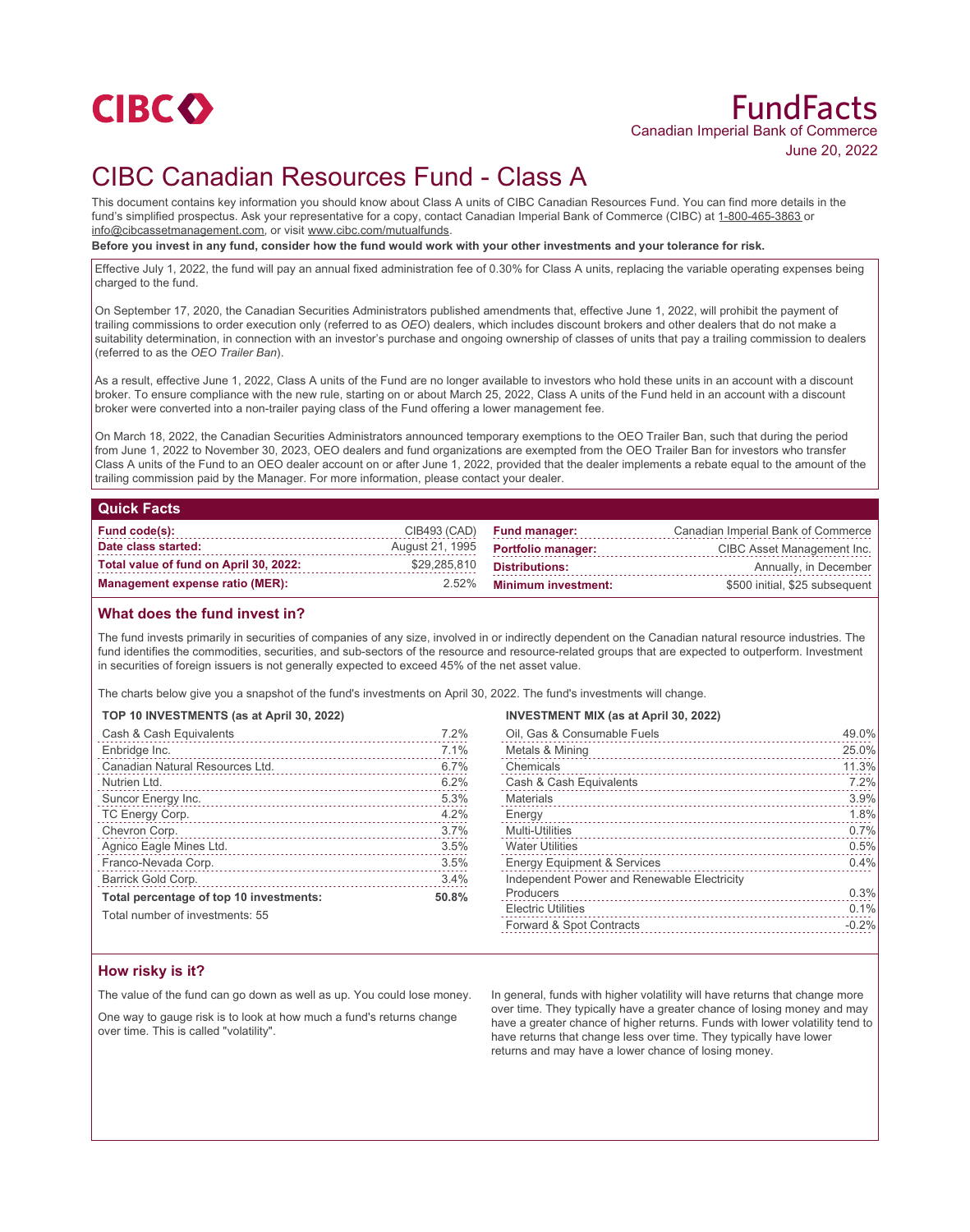## **FundFacts**

## CIBC Canadian Resources Fund - Class A *continued*

For more information about the risk rating, refer to *Investment Risk Classification Methodology* under *Specific Information About Each of the Mutual Funds Described in this Document* in the fund's simplified prospectus. For more information about specific risks that can affect the fund's returns, refer to the simplified prospectus under the section *What* 

Like most mutual funds, this fund does not have any guarantees. You

*are the Risks of Investing in the Fund?* for the fund.

may not get back the amount of money you invest.

#### **Risk rating**

CIBC has rated the volatility of this fund as **High**.

This rating is based on how much the fund's returns have changed from year to year. It does not tell you how volatile the fund will be in the future. The rating can change over time. A fund with a low risk rating can still lose money.



**How has the fund performed?**

This section tells you how Class A units of the fund have performed over the past 10 years. Returns are after expenses have been deducted. These expenses reduce the fund's returns.

**No guarantees**

#### **YEAR-BY-YEAR RETURNS**

This chart shows how Class A units of the fund performed in each of the past 10 calendar years. Class A units dropped in value in 7 of the 10 years. The range of returns and change from year to year can help you assess how risky the fund has been in the past. It does not tell you how the fund will perform in the future.



#### **BEST AND WORST 3-MONTH RETURNS**

This table shows the best and worst returns for Class A units of the fund in a 3-month period over the past 10 calendar years. The best and worst 3-month returns could be higher or lower in the future. Consider how much of a loss you could afford to take in a short period of time.

|                    | Return   | 3 months ending          | If you invested \$1,000 at the beginning of the period |
|--------------------|----------|--------------------------|--------------------------------------------------------|
| <b>Best return</b> | $23.5\%$ | June 30, 2020            | Your investment would rise to \$1,235                  |
| Worst return       |          | $-28.3\%$   May 31, 2012 | Your investment would drop to \$717                    |

#### **AVERAGE RETURN**

The annual compounded return of Class A units of the fund was -2.0% over the past 10 years. If you had invested \$1,000 in the fund 10 years ago, your investment would be worth \$817 as at April 30, 2022.

| Who is this fund for?                                                                                                | A word about tax                                                                                                                                                                                                                                                                                     |
|----------------------------------------------------------------------------------------------------------------------|------------------------------------------------------------------------------------------------------------------------------------------------------------------------------------------------------------------------------------------------------------------------------------------------------|
| Investors who:<br>• are seeking specific exposure to the resources sector; and<br>• are investing for the long term. | In general, you will have to pay income tax on any money you make on a<br>fund. How much you pay depends on the tax laws where you live and<br>whether or not you hold the fund in a registered plan such as a<br>Registered Retirement Savings Plan (RRSP) or a Tax-Free Savings<br>Account (TFSA). |
|                                                                                                                      | Keep in mind that if you hold your fund in a non-registered plan, fund<br>distributions are included in your taxable income, whether you receive<br>them in cash or have them reinvested.                                                                                                            |

## **How much does it cost?**

The following tables show the fees and expenses you could pay to buy, own, and sell Class A units of the fund. The fees and expenses - including any commissions - can vary among classes of a fund and among funds. Higher commissions can influence representatives to recommend one investment over another. Ask about other funds and investments that may be suitable for you at a lower cost.

#### **1. SALES CHARGES**

There are no sales charges payable when you buy, switch, or sell units of the fund through CIBC Securities Inc. or CIBC Investor Services Inc. You may pay sales charges if you purchase units of the fund through another firm.